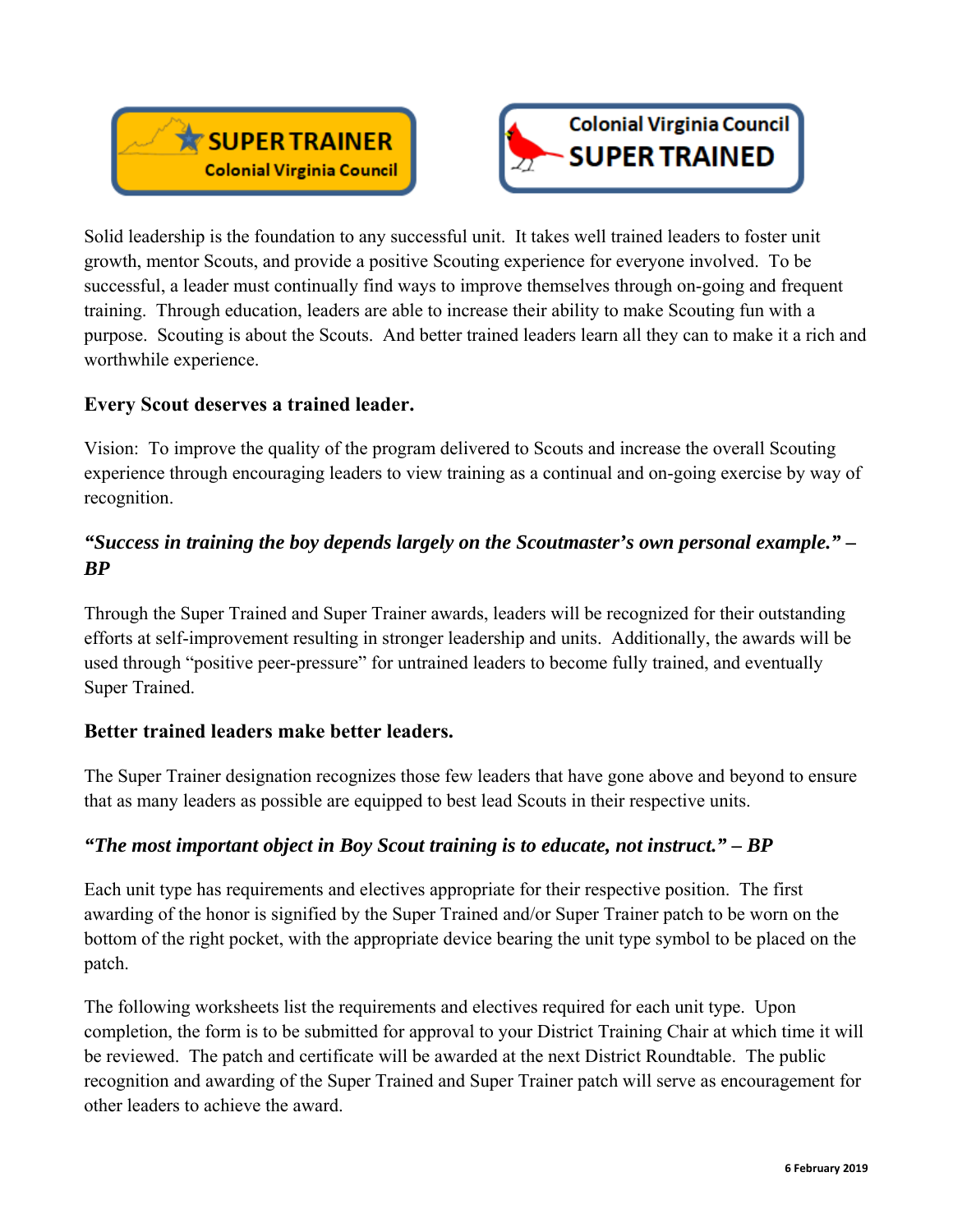



|                       |                                                      | Unit:<br><u>and a strong strong part of the strong strong part of the strong strong strong strong strong strong strong strong strong strong strong strong strong strong strong strong strong strong strong strong strong strong strong st</u> |
|-----------------------|------------------------------------------------------|-----------------------------------------------------------------------------------------------------------------------------------------------------------------------------------------------------------------------------------------------|
|                       |                                                      |                                                                                                                                                                                                                                               |
|                       | <b>Required</b>                                      |                                                                                                                                                                                                                                               |
|                       | Date: Vouth Protection Training (current)            |                                                                                                                                                                                                                                               |
|                       | Date: Leader Specific Training                       |                                                                                                                                                                                                                                               |
|                       |                                                      |                                                                                                                                                                                                                                               |
|                       |                                                      |                                                                                                                                                                                                                                               |
|                       | Choose one additional class                          |                                                                                                                                                                                                                                               |
| Date:                 | <b>BALOO</b>                                         |                                                                                                                                                                                                                                               |
|                       | Date: Cub Scout Range Master                         |                                                                                                                                                                                                                                               |
|                       | Date: University of Scouting (within last two years) |                                                                                                                                                                                                                                               |
| Date: Wood Badge      |                                                      |                                                                                                                                                                                                                                               |
|                       | <b>Roundtable</b> (four within the last year)        |                                                                                                                                                                                                                                               |
| Date: $\qquad \qquad$ |                                                      |                                                                                                                                                                                                                                               |
| Date: $\qquad \qquad$ |                                                      |                                                                                                                                                                                                                                               |
| Date:                 |                                                      |                                                                                                                                                                                                                                               |
|                       |                                                      |                                                                                                                                                                                                                                               |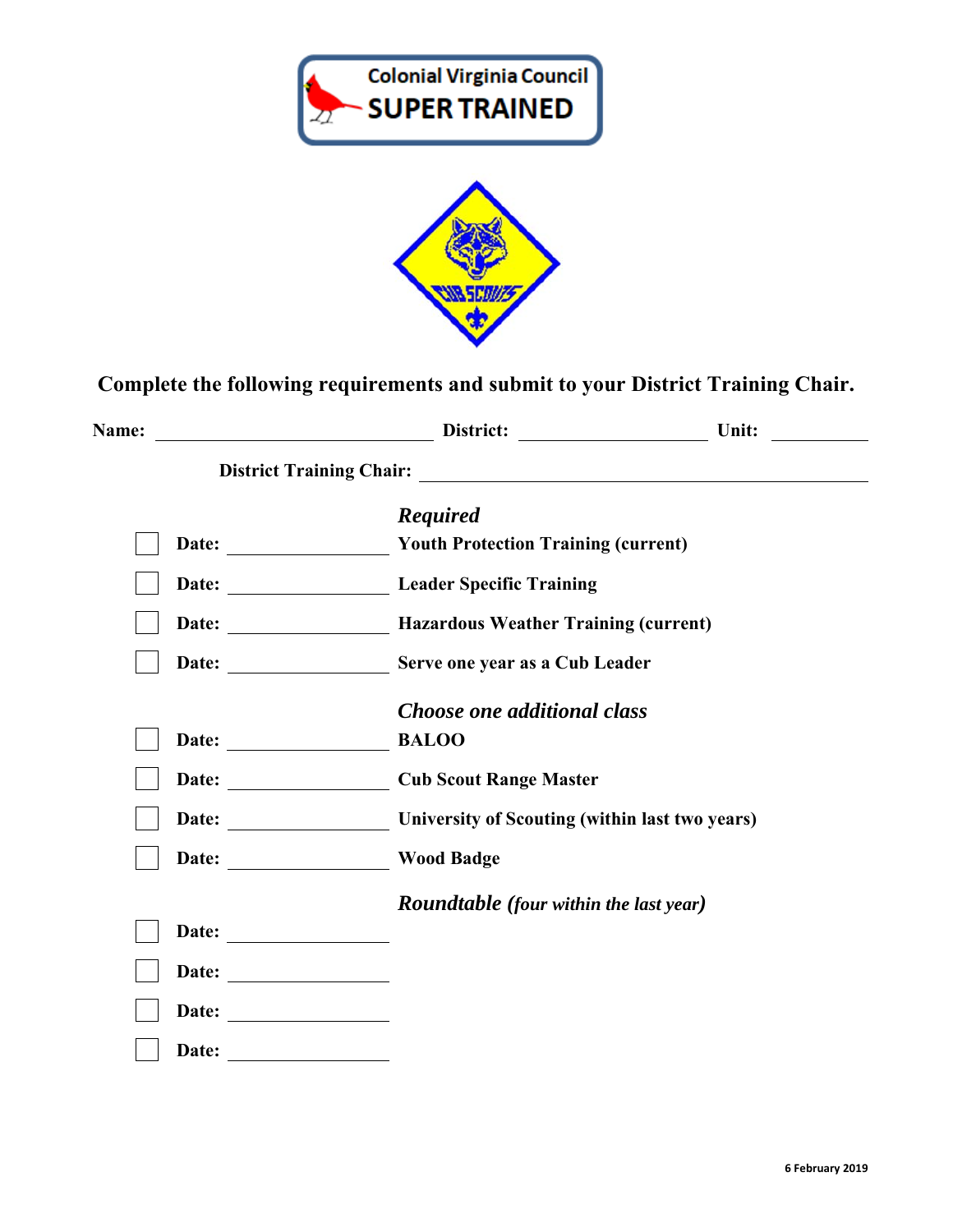



| Name:                                                                                                                                                                                                                          | District: Unit:                                                 |  |
|--------------------------------------------------------------------------------------------------------------------------------------------------------------------------------------------------------------------------------|-----------------------------------------------------------------|--|
|                                                                                                                                                                                                                                |                                                                 |  |
|                                                                                                                                                                                                                                | <b>Required</b>                                                 |  |
| Date:                                                                                                                                                                                                                          | <b>Youth Protection Training (current)</b>                      |  |
|                                                                                                                                                                                                                                | Date: Leader Specific Training                                  |  |
|                                                                                                                                                                                                                                | Date: <b>Mazardous Weather Training (current)</b>               |  |
|                                                                                                                                                                                                                                | Date: Serve one year as a Scouts BSA Leader                     |  |
|                                                                                                                                                                                                                                | Choose one additional class                                     |  |
| Date: the contract of the contract of the contract of the contract of the contract of the contract of the contract of the contract of the contract of the contract of the contract of the contract of the contract of the cont | University of Scouting (within the last two years)              |  |
| Date:                                                                                                                                                                                                                          | <b>Wood Badge</b>                                               |  |
| Date:                                                                                                                                                                                                                          | <b>Powder Horn</b>                                              |  |
|                                                                                                                                                                                                                                | Date: __________________________ Wilderness First Aid (current) |  |
|                                                                                                                                                                                                                                | Choose two additional classes                                   |  |
|                                                                                                                                                                                                                                | <b>Safe Swim Defense (current)</b>                              |  |
|                                                                                                                                                                                                                                | Date: Safety Afloat (current)                                   |  |
|                                                                                                                                                                                                                                | Date: Climb on Safely (current)                                 |  |
|                                                                                                                                                                                                                                | Date: Trek Safely (current)                                     |  |
|                                                                                                                                                                                                                                | Date: Drive Safely                                              |  |
|                                                                                                                                                                                                                                | <b>Roundtable</b> (four within the last year)                   |  |
|                                                                                                                                                                                                                                |                                                                 |  |
|                                                                                                                                                                                                                                |                                                                 |  |
|                                                                                                                                                                                                                                |                                                                 |  |
| Date:                                                                                                                                                                                                                          |                                                                 |  |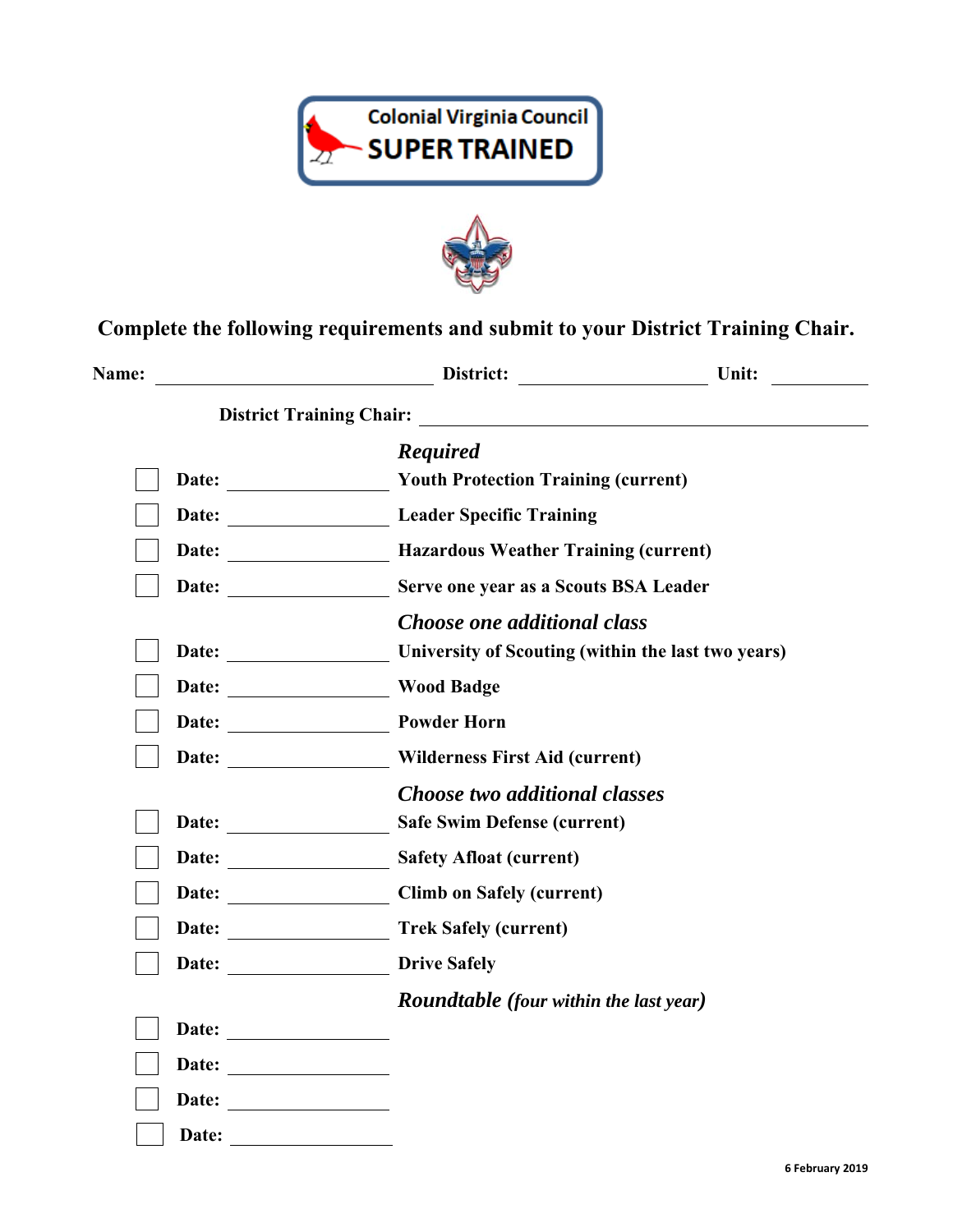

| Name:                        | District: Unit:                                          |  |
|------------------------------|----------------------------------------------------------|--|
|                              |                                                          |  |
|                              | <b>Required</b>                                          |  |
|                              |                                                          |  |
|                              | Date: Leader Specific Training                           |  |
|                              |                                                          |  |
|                              | Date: Serve one year as a Venture or Sea Scout Leader    |  |
|                              | Choose one additional class                              |  |
|                              | Date: University of Scouting (within the last two years) |  |
|                              | Date: Wood Badge                                         |  |
|                              |                                                          |  |
|                              |                                                          |  |
|                              | Choose two additional classes                            |  |
|                              | <b>Safe Swim Defense (current)</b>                       |  |
|                              | Date: Safety Afloat (current)                            |  |
|                              |                                                          |  |
|                              |                                                          |  |
|                              | Date: Drive Safely                                       |  |
|                              | <b>Roundtable</b> (four within the last year)            |  |
| Date: $\qquad \qquad \qquad$ |                                                          |  |
|                              |                                                          |  |
|                              |                                                          |  |
|                              |                                                          |  |
|                              |                                                          |  |